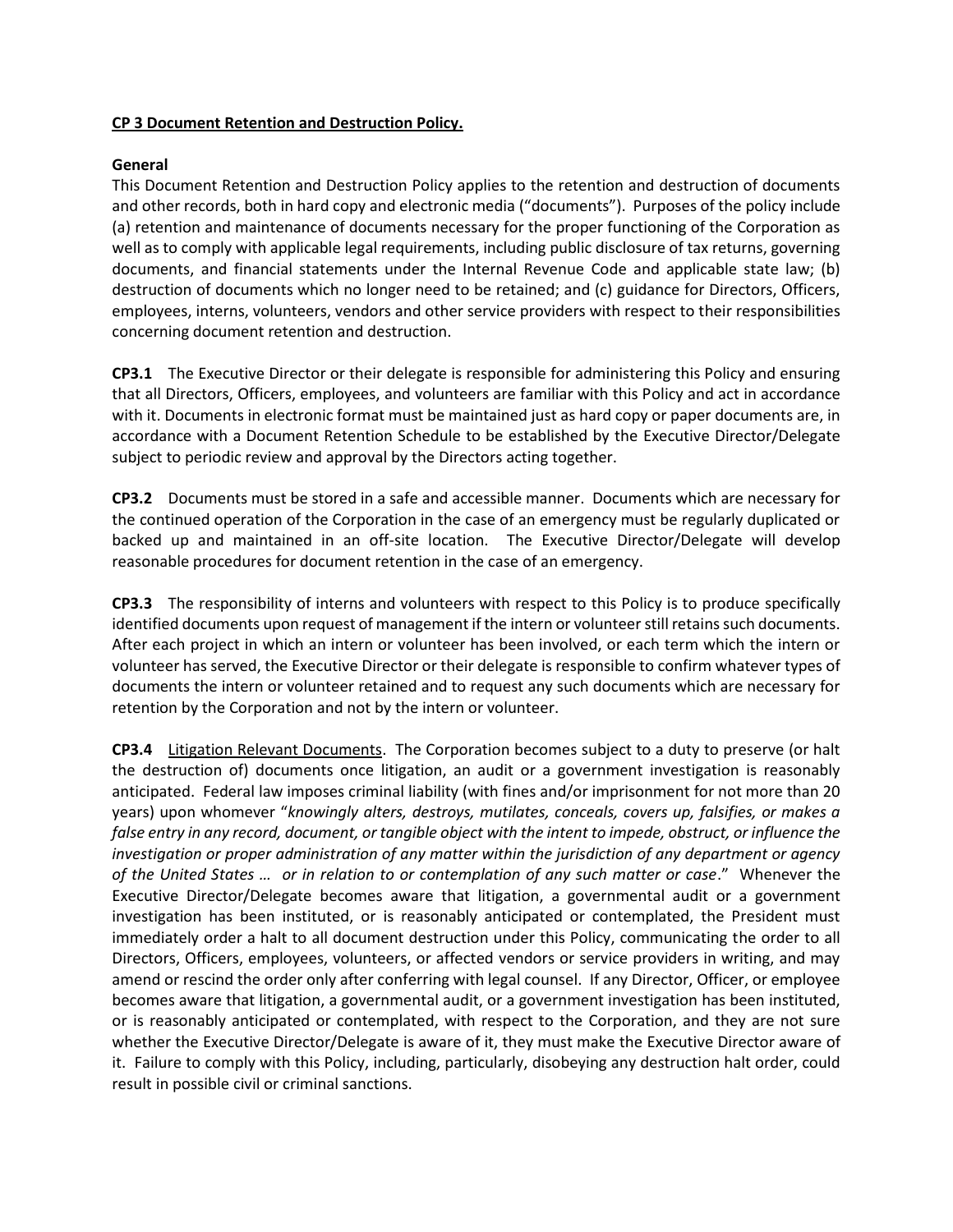## **CP3.5** Minimum Retention Periods for Specific Categories.

(a) Organizational Documents. Organizational records include PRMI's articles of incorporation, by-laws and IRS Form 1023, Application for Exemption. Organizational records should be retained permanently. IRS regulations require that the Form 1023 be available for public inspection upon request.

(b) Tax Records. Tax records include, but may not be limited to, documents concerning payroll, expenses, proof of contributions made by donors, accounting procedures, and other documents concerning PRMI's revenues. Tax records should be retained for at least seven years from the date of filing the applicable return.

(c) Employment Records/Personnel Records. State and federal statutes require PRMI to keep certain recruitment, employment and personnel information. PRMI should also keep personnel files that reflect performance reviews and any complaints brought against PRMI or individual employees under applicable state and federal statutes. PRMI should also keep in the employee's personnel file all final memoranda and correspondence reflecting performance reviews and actions taken by or against personnel. Employment applications should be retained for three years. Retirement and pension records should be kept permanently. Other employment and personnel records should be retained for seven years.

(d) Board and Board Committee Materials. Meeting minutes should be retained in perpetuity in PRMI's minute book. A clean copy of all other Board and Board Committee materials should be kept for no less than three years by PRMI.

(e) Press Releases/Public Filings. PRMI should retain permanent copies of all press releases and publicly filed documents under the theory that PRMI should have its own copy to test the accuracy of any document a member of the public can theoretically produce against PRMI.

(f) Legal Files. Legal counsel should be consulted to determine the retention period of documents, but legal documents should generally be maintained for a period of ten years.

(g) Marketing and Sales Documents. PRMI should keep final copies of marketing and sales documents for the same period it keeps other corporate files, generally three years.

An exception to the three-year policy may be sales invoices, contracts, leases, licenses, and other legal documentation. These documents should be kept for at least three years beyond the life of the agreement.

(h) Contracts. Final, execution copies of all contracts entered into by the Organization should be retained. PRMI should retain copies of the final contracts for at least three years beyond the life of the agreement, and longer in the case of publicly filed contracts.

(i) Correspondence. Unless correspondence falls under another category listed elsewhere in this policy, correspondence should generally be saved for two years.

(j) Banking and Accounting. Accounts payable ledgers and schedules should be kept for seven years. Bank reconciliations, bank statements, deposit slips and checks (unless for important